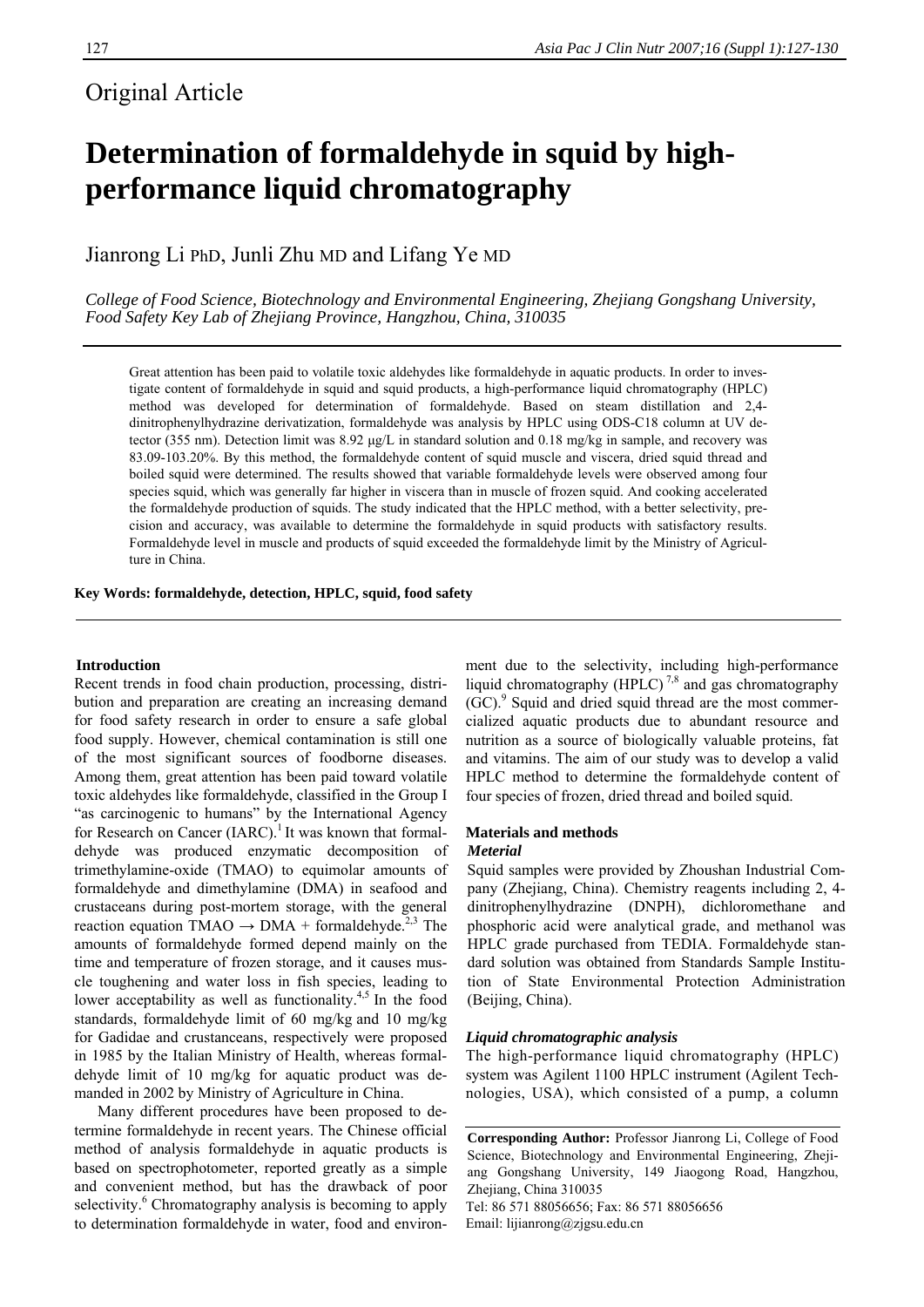chamber, a VU detect, and an Agilent ChemStation for LC system.

The HPLC column was a Hypersil ODS2-C18, 5μm, 200mm ×4.6mm. The sample volume was set at 20ul and the absorb wavelength of detector was set at 355nm. The mobile phase was methanol-water  $(60:40, v/v)$  with a flow rate of 1 ml/min. The peak area was used for quantitative calculation of formaldehyde.

#### *Sample derivatization and extraction*

The frozen squids were thaw at room temperature and samples were bagged and boiled at different temperature from 50-100℃ about 15min for boiled squid, then filleted, minced and homogenized. For determining the formaldehyde content, 10g mince sample, 200mL water and 10mL 10 percent weight phosphoric acid were mixed and distilled, then the distilling liquid was collected about 100mL. For extraction of the formaldehyde, 1 mL of distilling liquid was added into 0.5 mL of 1 mg/mL DNPH solution and then was extracted with dichloromethane. After vigorous mixed and dehydrated, dichloromethane was volatilized and was re-dissolved with 1mL methanol. The mixture was filtered through a 0.45um HV filter before injection. For each sample three replicates were analyzed. Results were expressed as mg of formaldehyde /kg.

#### *Calibration curve*

The formaldehyde work solution was diluted from 20 mg/L of formaldehyde stock solution, containing 0, 2, 5, 10, 15, 20 mg/L formaldehyde respectively. A 1 mL volume of each formaldehyde solution was derivatized and extracted according to described procedures. Three injections of each standard solution were made and the peak area was the corresponding formaldehyde concentration to obtain the calibration curve.

#### **Results and discussion**

The optimizations of derivatizing agent concentration, derivatizing time and derivatizing temperature were conducted between FA and DNPH reaction. Experiments revealed that when 20 mg/L of formaldehyde was determined, the peak area increased with 1.0 mg/mL of DNPH volume in the range of 0.1-0.5 mL, however, no more increased when DNPH exceed 0.5 mL (Fig 1).



**Figure 1.** The relationship between DNPH content and area of formaldehyde

Figure 2 showed the relationship between derivatizing time and area of formaldehyde at 60℃. Room temperature and 60℃ were chosen to derivatizing temperature. When 20 mg/L of formaldehyde and 1.0 mg/mL DNPH were reacted, the peak area increased with derivatizing time in the range of 5-15min at 60℃. However, with derivatizing time prolonged, peak area decreased. The derivation reached a stable state for 15min at 60℃, whereas reaction still did not complete for 25min at room temperature. Therefore, 0.5 mL of 1.0 mg/mL DNPH and derivatizing time for 15min at 60℃ were adopted as derivatizing condition in the following studies.

Figure 3 showed chromatogram of formaldehyde standard solution by HPLC. Two main chromatographic peaks were found in the 4.5min and 7.9min respectively. Only one peak in 4.5min was appeared in blank solution, the other peak in 7.9min was considered to be a derivatized product of HCHO-DNPH in the formaldehyde standard solution.

The calibration curve in the 0-20 mg/L range was obtained and correlation coefficient was 0.9996. The detection limit was 8.92 μg/L to the formaldehyde standard solution and 0.18 mg/kg to squid sample. The results of precision revealed that the R.S.D for two formaldehyde concentrations was 0.49% and 2.19%, respectively, when the formaldehyde standard solution of 10 mg/L and 20 mg/L was determined with 7 replicates each (Table 1).



**Figure 2.** The relationship between derivatizing time and area of formaldehyde at 60℃



**Figure 3.** Typical chromatogram of formaldehyde standard solution. Peak identified as: (1) DNPH; (2) HCHO-DNPH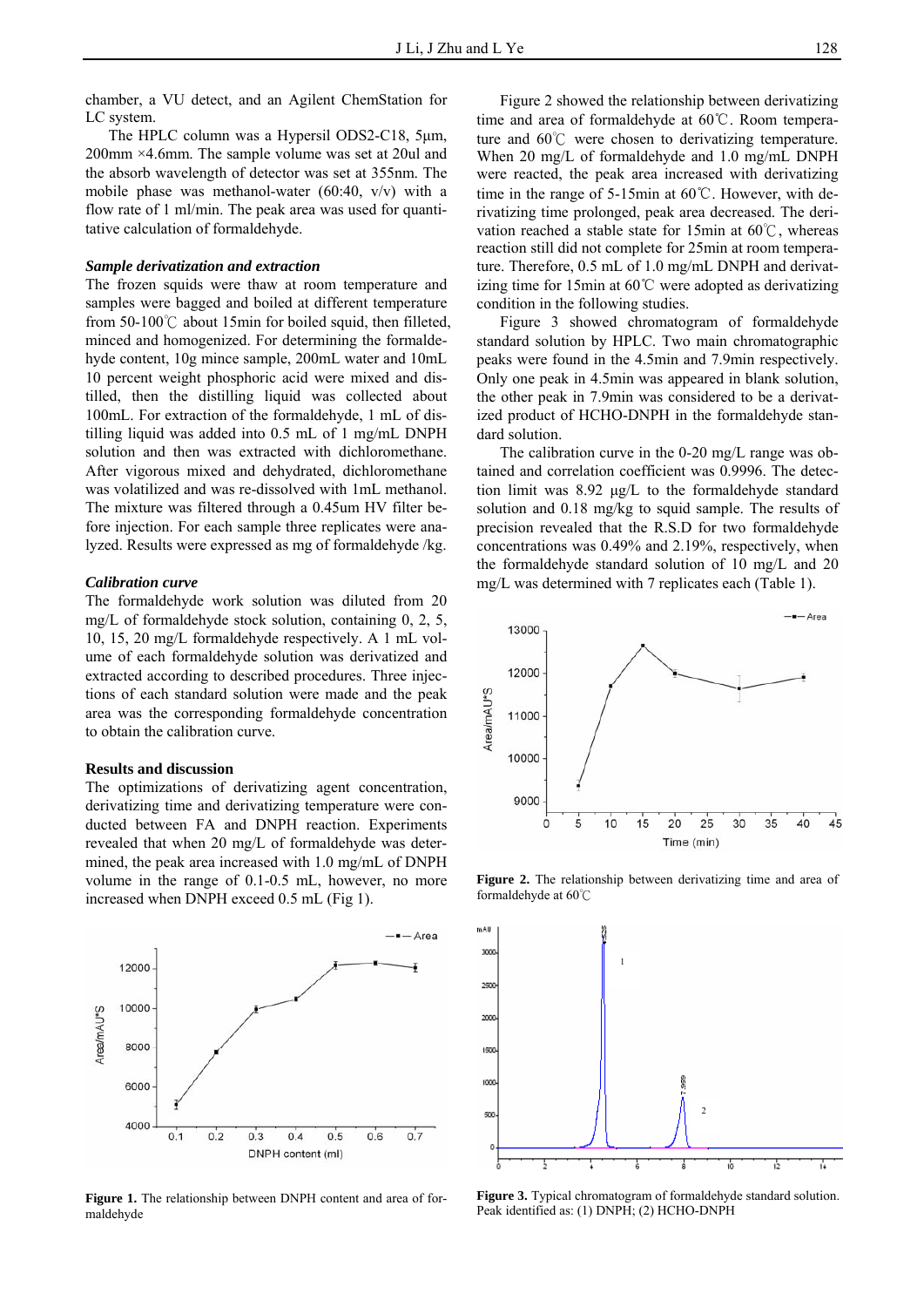| concentration<br>(mg/L) | $Area(mAU*S)$ |       |       |      |       |       | average<br>$(mAU*S)$ | Deviation | <b>RSDs</b><br>$(\%)$ |      |
|-------------------------|---------------|-------|-------|------|-------|-------|----------------------|-----------|-----------------------|------|
| 10                      | 6512          | 6527  | 6466  | 6473 | 6446  | 6526  | 6508                 | 6494      | 32.1                  | 0.49 |
| 20                      | 12209         | 12394 | 12215 | 1993 | '2061 | 11554 | 12115                | 12077     | 264                   | 2.19 |

#### Table 1. Experiments of precision by HPLC (n=7)

**Table 2.** The recovery of HPLC in formaldehyde determination (n=3)

| Formaldehyde content of sample (mg/kg) |      | 2.45 |      |      |      |
|----------------------------------------|------|------|------|------|------|
| Adds standard solution $(mg/kg)$       |      |      | 10   |      | 20   |
| Determined $(mg/kg)$                   | 4.53 | 7.16 | 10.8 | 17.0 | 22.0 |
| Recovery $(\% )$                       | 103  | 94.2 | 83.1 | 96.7 | 97.8 |

**Table 3.** Formaldehyde content in four species squids and dried squid thread

|                           | $FA$ (mg/kg)                 |                              |                       |  |  |  |  |
|---------------------------|------------------------------|------------------------------|-----------------------|--|--|--|--|
| species                   | muscle                       | viscus                       | Dried squid<br>thread |  |  |  |  |
| <b>Dosidicus</b><br>gigas | $17.3 \pm 1.62^b$            | $165 \pm 15.2^b$             | $35.3 \pm 1.92$       |  |  |  |  |
| Japanese<br><b>Ocean</b>  | $10.7 \pm 0.16^c$            | $42.2 \pm 1.52$ <sup>d</sup> | $34.4 \pm 0.81$       |  |  |  |  |
| $\eta$<br>argentinus      | $19.7 \pm 0.58$ <sup>a</sup> | $412 \pm 59.6^a$             |                       |  |  |  |  |
| North Pa-<br>cific Ocean  | $10.9 \pm 0.22$ <sup>c</sup> | $119 \pm 11.2$ <sup>c</sup>  |                       |  |  |  |  |

Values were given as mean  $\pm$  SD form six determination. Different letters in the same column indicated significant differences (*p*<0.05). - Not determined

Table 2 showed the recovery of HPLC in formaldehyde determination. Formaldehyde standard solutions, 2, 5, 10, 15, 20 mg/L were added the squid sample with 2.45 mg/L of formaldehyde. The average recoveries of this method were in the range of 80.09-103.20%. As general results, the method indicated good linear relationship, good selectivity, precision and accuracy in the determination of formaldehyde.

The proposed method was applied to determine formaldehyde in four species of squids and products, Dosidicus gigas, Japanese ocean, Ilex argentinus, North pacific ocean. The results showed that variable formaldehyde levels were observed among four species squid, ever among different group samples of same specie, which was generally far higher in viscera than in muscle of frozen squid (Table 3). It could be explained both that TMAO levels differ from species and that TMAO reduction to DMA and formaldehyde is typically obtained by enzyme reaction.<sup>2,3</sup>

Some factors including squid dimension, feeding quality and fishing zone, are able to strongly influence the TMAO levels of squid. Furthermore, it was known that the reduction enzyme (TMAOase) is concentrated in the internal organs and red muscle, mostly in kidney and spleen.<sup>10, 11</sup> Dried squid thread was popular to people all



**Figure 4.** Variation of formaldehyde content in *Dosidicus gigas* muscle with the temperature from 50℃ to 100℃. Bars represented the standard deviation form triplicate determination. Different letters indicated significant differences among different treatments  $(p<0.05)$ 

over world, especially in Asia. The formaldehyde content of two kinds of squid thread was higher than 30 mg/kg, which exceeded the formaldehyde limit by Ministry of Agriculture in China (Table 3).

Squid products are generally eaten after cooking, so Dosidicus gigas muscle was analyzed after different boiling temperature in order to evaluate the possible change in formaldehyde. An increase in the formaldehyde concentration was generally observed with the temperature rising, especially from 80°C to 100°C (Fig 4). The increasing phenomenon was surprising, in fact, high temperature quickened the volatilization of formaldehyde, which conferred that more formaldehyde may be produced.<sup>12</sup> Actually, the more formaldehyde content in dried squid threads, involved in heat and boil processes, also showed that the cooking could accelerate the formaldehyde production. $12,13$  Some further studies about the production mechanism of formaldehyde will be carried out.

In a conclusion, the study from the present data indicates that the HPLC method was available to determine